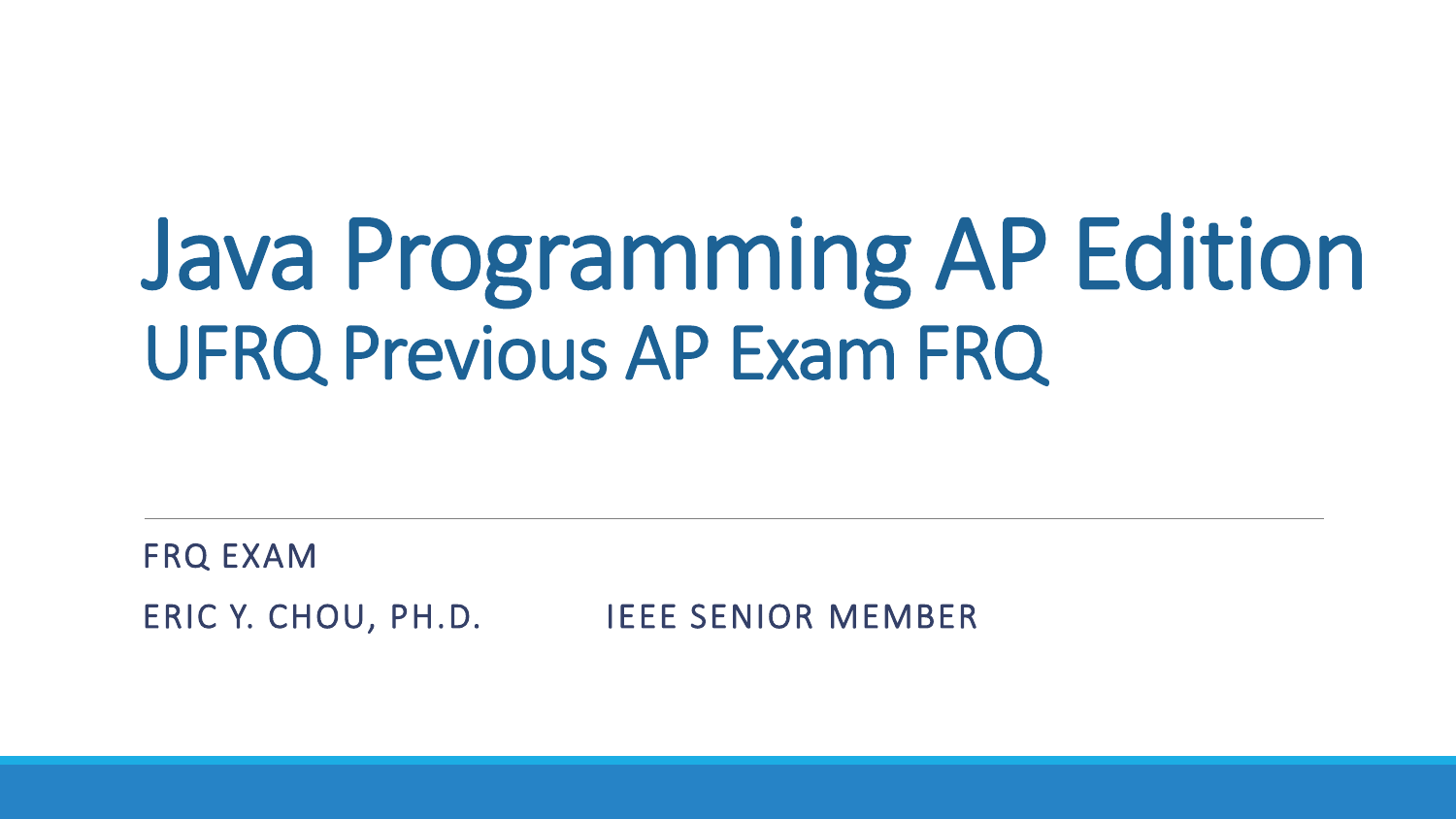

## If you are not an AP Exam Taker

It is still meaningful for you to practice these exams to make sure you know well about **the Java Programming Essentials** and **Java Object-Oriented Programming** Topics.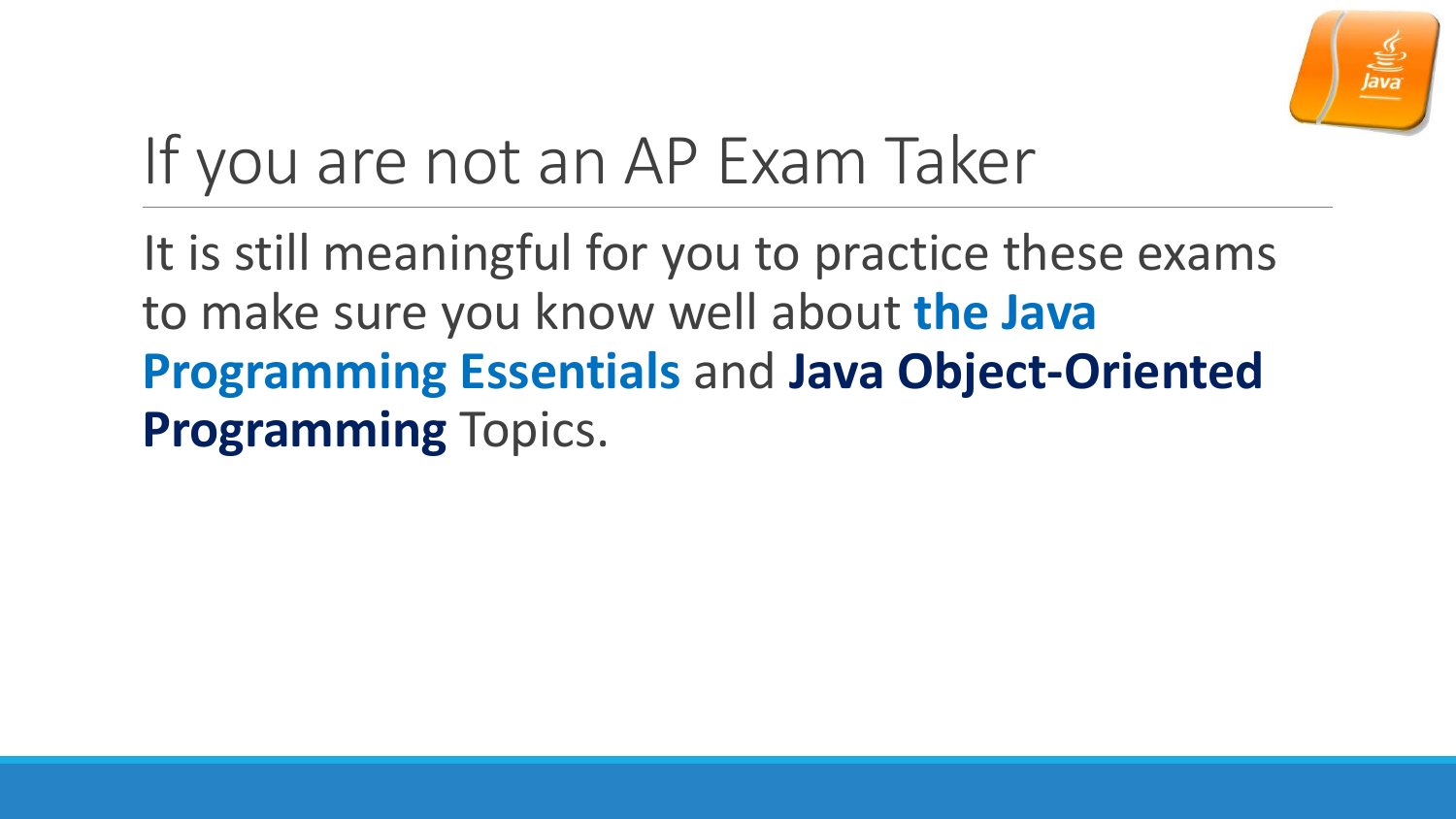

#### Exam Format

| <b>Item</b>                | <b>Format</b>                                                                                             |
|----------------------------|-----------------------------------------------------------------------------------------------------------|
| <b>Time Allowed</b>        | 1 hour and 30 mins                                                                                        |
| <b>Number of Questions</b> | 4 (maximum 9 points each)                                                                                 |
| Percentage of Total Grades | 50 (9 point for each question.<br>Totally 36 points. It will be curved<br>to a composite score out of 40) |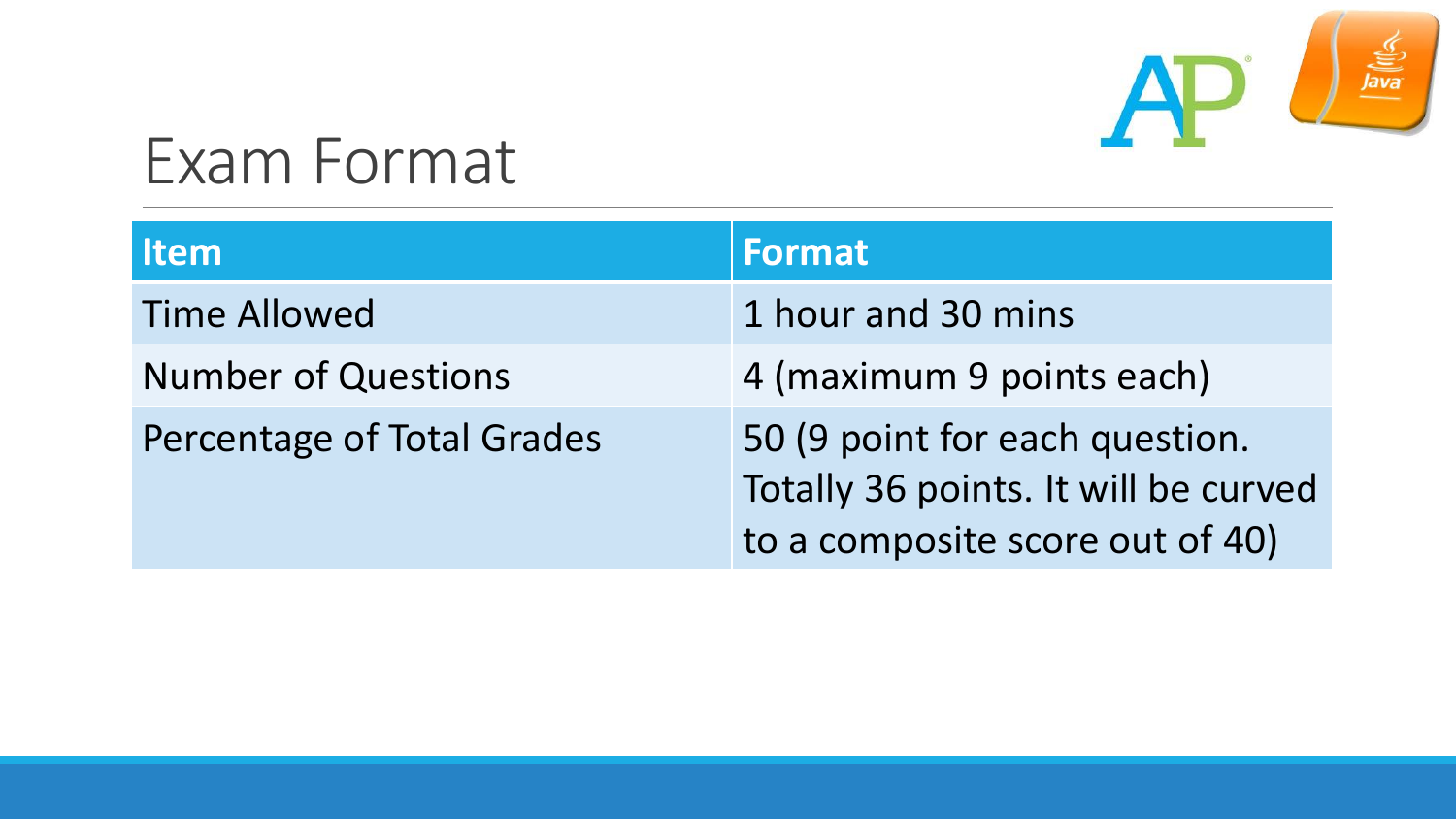

### How to take this exam?

1. You must have a stop watch. Reset the stop watch and set it ready first.

2. Please download the Free Response Question from the attachment section.

3. Print the FRQ Questions and have No. 2 pencils, Eraser.

4. Reserve 1 hour and 30 mins for this exam. Get started.

5. If you need to break in the middle, stop the stop watch. Resume the stop watch when you are back. But you are suggested not to take any break as the real FRQ exam.

6. When the time is up, stop doing anything.

7. Check you own points or have some one who can grade your test based on the rubric provided by college board.

8. Keep track of your scores over the different past exam years. See which part you need to improve.

9. If sample program is available, look at it.